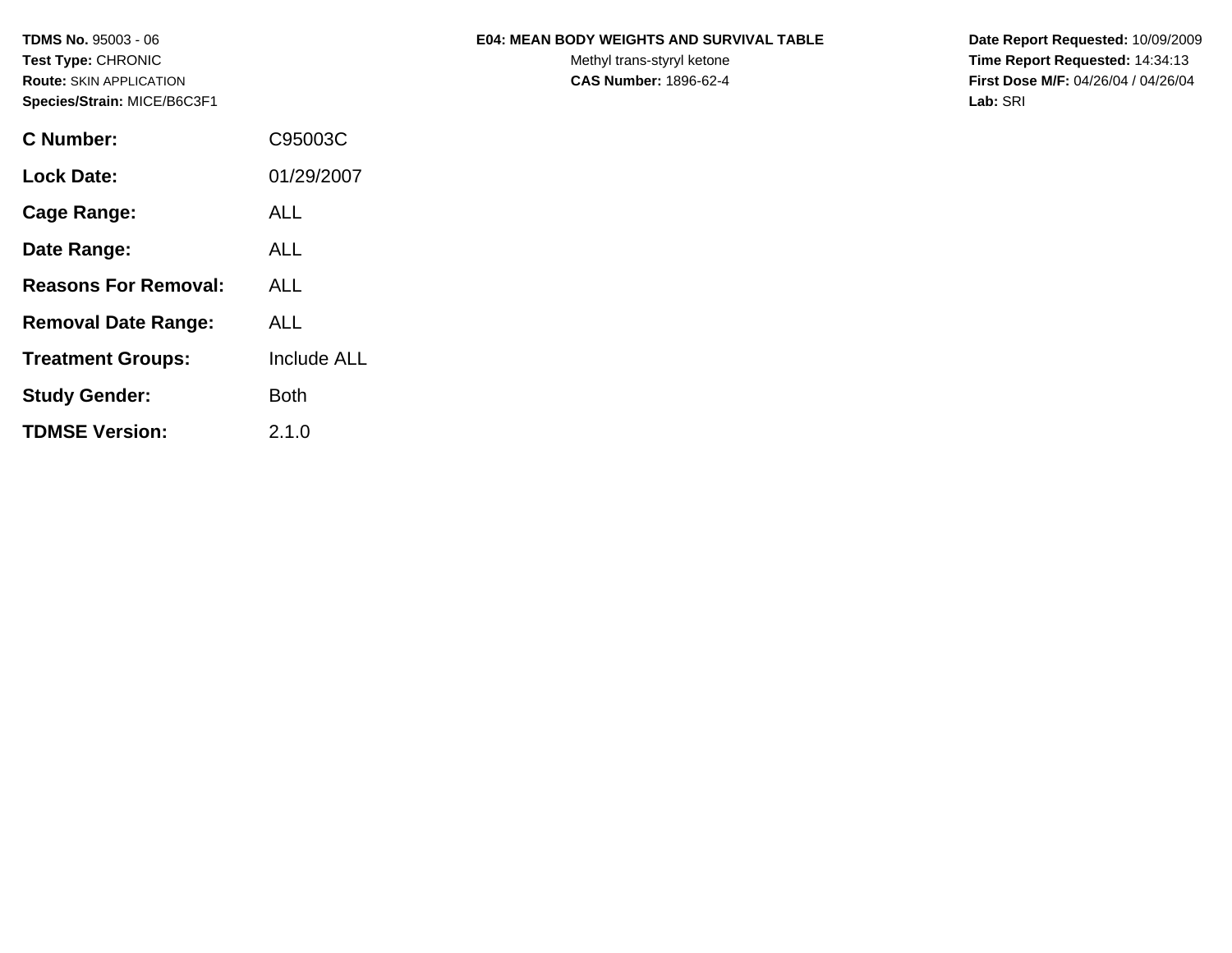### **TDMS No.** 95003 - 06 **E04: MEAN BODY WEIGHTS AND SURVIVAL TABLE Date Report Requested:** 10/09/2009

Test Type: CHRONIC **Test Type:** CHRONIC **Test Type:** CHRONIC **Time Report Requested:** 14:34:13 **Route:** SKIN APPLICATION **CAS Number:** 1896-62-4 **First Dose M/F:** 04/26/04 / 04/26/04

### **MALE**

| <b>DAY</b> | 0 MG/KG |    | 10 MG/KG |                     |    |       | 30 MG/KG                  |       |       | 90 MG/KG                   |    |  |  |
|------------|---------|----|----------|---------------------|----|-------|---------------------------|-------|-------|----------------------------|----|--|--|
|            | WT(G)   | N  | WT(G)    | <br>%<br>OF<br>CNTL | N  | WT(G) | $\%$<br>OF<br><b>CNTL</b> | <br>N | WT(G) | <br>%<br>OF<br><b>CNTL</b> | N  |  |  |
| -1         | 21.0    | 50 | 20.8     | 99.0                | 50 | 21.1  | 100.3                     | 50    | 21.2  | 100.6                      | 50 |  |  |
| 4          | 21.1    | 50 | 21.0     | 99.6                | 50 | 21.0  | 99.2                      | 50    | 21.1  | 99.8                       | 50 |  |  |
| 11         | 23.1    | 50 | 22.8     | 99.0                | 50 | 22.8  | 99.0                      | 50    | 23.0  | 99.5                       | 50 |  |  |
| 18         | 24.5    | 50 | 24.4     | 99.8                | 50 | 24.6  | 100.6                     | 50    | 24.3  | 99.3                       | 50 |  |  |
| 25         | 25.6    | 50 | 25.9     | 101.0               | 50 | 25.9  | 101.0                     | 50    | 25.2  | 98.3                       | 50 |  |  |
| 32         | 26.8    | 50 | 26.8     | 99.9                | 50 | 26.7  | 99.3                      | 50    | 26.5  | 98.8                       | 50 |  |  |
| 39         | 28.1    | 50 | 27.8     | 98.9                | 50 | 28.2  | 100.3                     | 50    | 27.6  | 98.1                       | 50 |  |  |
| 46         | 28.9    | 50 | 28.6     | 99.0                | 50 | 29.0  | 100.4                     | 50    | 28.5  | 98.6                       | 50 |  |  |
| 53         | 29.4    | 50 | 29.2     | 99.3                | 50 | 29.5  | 100.3                     | 50    | 28.9  | 98.3                       | 50 |  |  |
| 60         | 30.2    | 50 | 30.2     | 99.7                | 50 | 30.3  | 100.3                     | 50    | 29.8  | 98.5                       | 50 |  |  |
| 67         | 31.5    | 50 | 31.3     | 99.4                | 50 | 31.4  | 99.7                      | 50    | 30.7  | 97.3                       | 50 |  |  |
| 74         | 32.6    | 50 | 32.4     | 99.4                | 50 | 32.5  | 99.8                      | 50    | 31.9  | 97.9                       | 50 |  |  |
| 81         | 33.2    | 50 | 32.6     | 98.2                | 50 | 33.4  | 100.7                     | 50    | 32.7  | 98.4                       | 50 |  |  |
| 88         | 33.5    | 50 | 33.6     | 100.3               | 50 | 34.5  | 102.7                     | 50    | 33.6  | 100.3                      | 50 |  |  |
| 116        | 38.5    | 50 | 37.4     | 97.0                | 50 | 38.2  | 99.2                      | 50    | 37.3  | 96.8                       | 50 |  |  |
| 144        | 41.8    | 50 | 40.3     | 96.4                | 50 | 42.0  | 100.4                     | 50    | 39.8  | 95.1                       | 50 |  |  |
| 172        | 44.8    | 50 | 44.0     | 98.3                | 50 | 44.9  | 100.1                     | 50    | 42.9  | 95.8                       | 50 |  |  |
| 200        | 47.9    | 50 | 46.8     | 97.9                | 50 | 47.7  | 99.6                      | 50    | 45.6  | 95.2                       | 50 |  |  |
| 228        | 49.1    | 50 | 48.8     | 99.4                | 50 | 49.4  | 100.7                     | 50    | 48.0  | 97.7                       | 50 |  |  |
| 256        | 50.3    | 50 | 49.4     | 98.2                | 50 | 50.1  | 99.6                      | 50    | 49.0  | 97.4                       | 50 |  |  |
| 284        | 51.7    | 50 | 50.8     | 98.2                | 50 | 51.6  | 99.8                      | 50    | 50.8  | 98.2                       | 50 |  |  |
| 312        | 52.0    | 50 | 51.2     | 98.5                | 50 | 51.5  | 99.0                      | 50    | 50.9  | 98.0                       | 50 |  |  |
| 340        | 52.4    | 50 | 51.9     | 99.1                | 50 | 52.6  | 100.3                     | 50    | 52.0  | 99.2                       | 50 |  |  |
| 368        | 52.6    | 50 | 52.0     | 98.8                | 50 | 52.7  | 100.1                     | 50    | 51.9  | 98.6                       | 50 |  |  |
| 396        | 53.2    | 50 | 52.5     | 98.7                | 50 | 53.0  | 99.6                      | 50    | 52.6  | 98.8                       | 50 |  |  |
| 424        | 52.9    | 49 | 52.2     | 98.7                | 50 | 53.3  | 100.7                     | 50    | 52.9  | 100.0                      | 50 |  |  |
| 452        | 53.4    | 49 | 52.6     | 98.5                | 50 | 54.0  | 101.2                     | 50    | 53.2  | 99.6                       | 50 |  |  |
| 480        | 53.9    | 49 | 53.2     | 98.5                | 50 | 54.2  | 100.4                     | 49    | 53.5  | 99.1                       | 50 |  |  |
| 508        |         |    |          |                     |    | 53.7  |                           |       |       |                            |    |  |  |
|            | 53.9    | 48 | 53.1     | 98.4                | 49 |       | 99.5                      | 49    | 53.0  | 98.3                       | 50 |  |  |
| 536        | 53.9    | 46 | 53.2     | 98.6                | 46 | 54.3  | 100.7                     | 46    | 53.3  | 98.9                       | 49 |  |  |
| 564        | 54.3    | 46 | 52.7     | 97.2                | 46 | 54.1  | 99.7                      | 46    | 52.8  | 97.4                       | 49 |  |  |
| 592        | 54.3    | 45 | 52.0     | 95.7                | 45 | 54.3  | 100.1                     | 44    | 52.5  | 96.7                       | 48 |  |  |
| 620        | 53.2    | 43 | 51.3     | 96.5                | 43 | 52.6  | 98.9                      | 43    | 52.4  | 98.5                       | 48 |  |  |
| 648        | 54.6    | 41 | 52.8     | 96.8                | 40 | 53.2  | 97.4                      | 42    | 53.0  | 97.0                       | 46 |  |  |
| 676        | 53.4    | 40 | 52.5     | 98.2                | 39 | 53.6  | 100.3                     | 39    | 53.1  | 99.4                       | 43 |  |  |

Page 2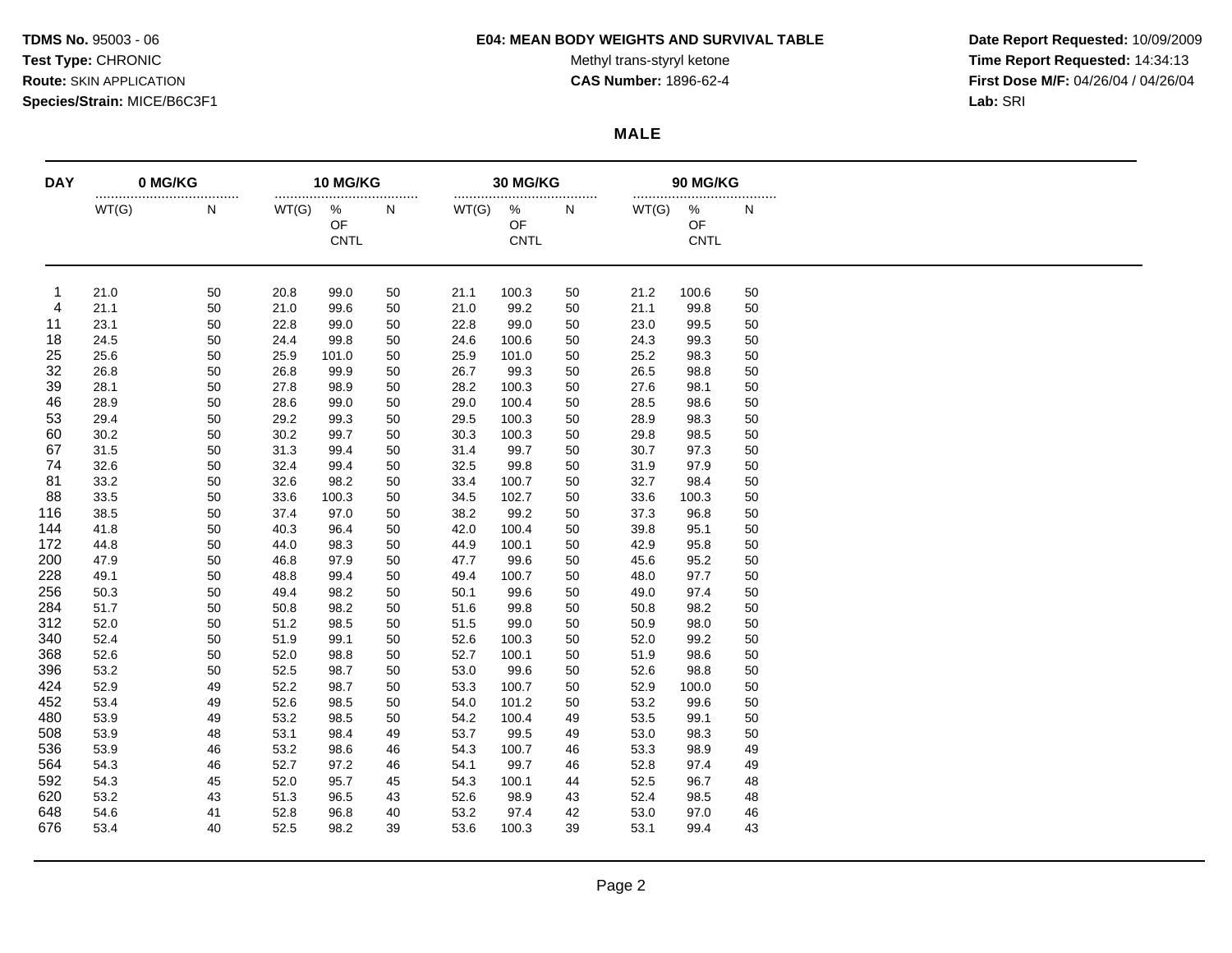# **TDMS No.** 95003 - 06 **E04: MEAN BODY WEIGHTS AND SURVIVAL TABLE Date Report Requested:** 10/09/2009

Test Type: CHRONIC **Test Type:** CHRONIC **Test Type:** CHRONIC **Time Report Requested:** 14:34:13 **Route:** SKIN APPLICATION **CAS Number:** 1896-62-4 **First Dose M/F:** 04/26/04 / 04/26/04

## **MALE**

| <b>DAY</b>         | 0 MG/KG | 10 MG/KG<br> |       |                         | 30 MG/KG<br> |       |                        | 90 MG/KG<br> |       |                        |    |
|--------------------|---------|--------------|-------|-------------------------|--------------|-------|------------------------|--------------|-------|------------------------|----|
|                    | WT(G)   | N.           | WT(G) | %<br>OF.<br><b>CNTL</b> | N.           | WT(G) | %<br>OF<br><b>CNTL</b> | <sub>N</sub> | WT(G) | %<br>OF<br><b>CNTL</b> | N. |
| 704                | 51.8    | 38           | 51.2  | 98.9                    | 37           | 52.3  | 100.8                  | 37           | 50.0  | 96.4                   | 43 |
| TERM<br><b>SAC</b> | 51.8    | 34           | 51.6  | 99.6                    | 35           | 52.2  | 100.8                  | 35           | 50.0  | 96.6                   | 38 |

\*\*\* END OF MALE \*\*\*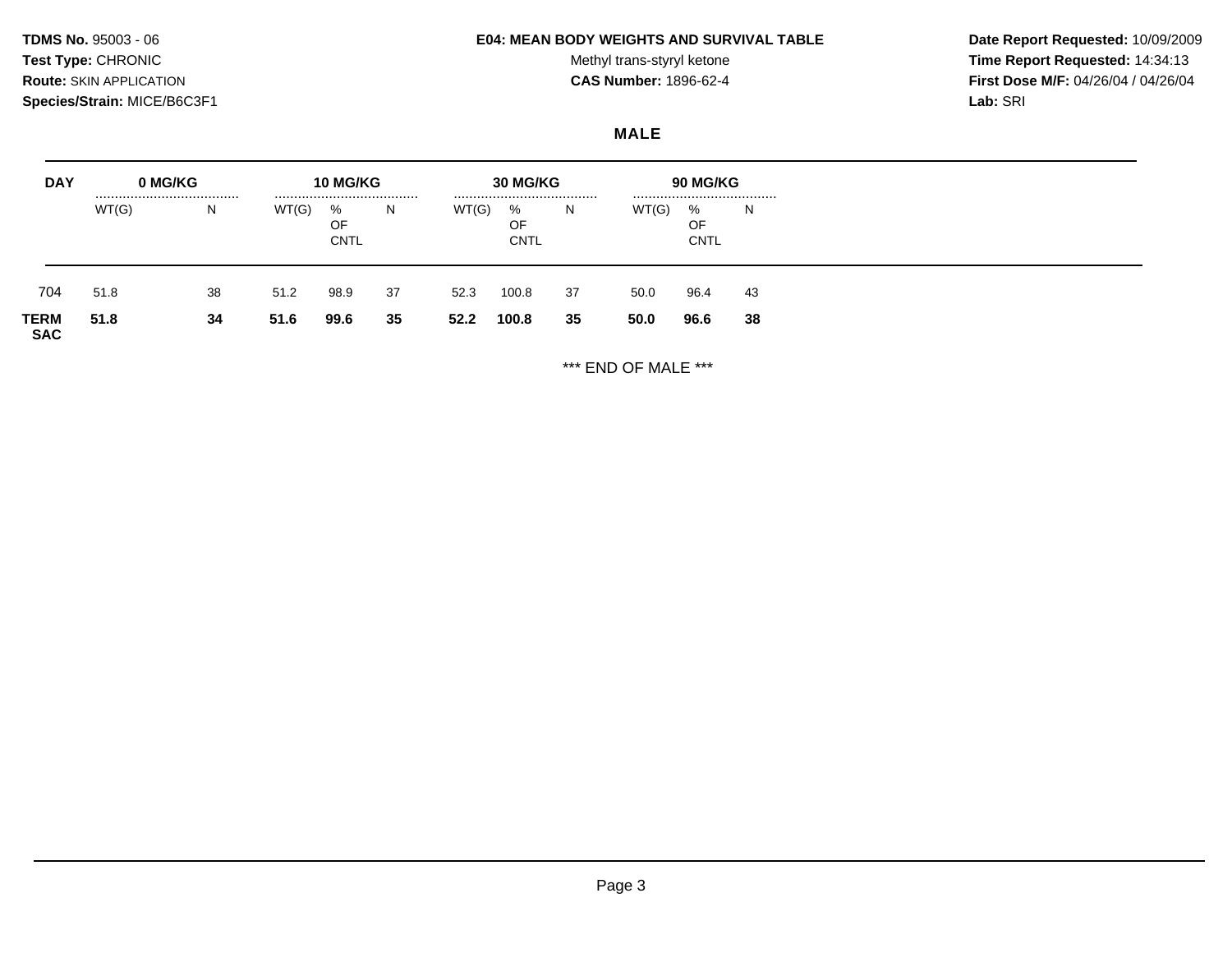### **TDMS No.** 95003 - 06 **E04: MEAN BODY WEIGHTS AND SURVIVAL TABLE Date Report Requested:** 10/09/2009

Test Type: CHRONIC **Test Type:** CHRONIC **Test Type:** CHRONIC **Time Report Requested:** 14:34:13 **Route:** SKIN APPLICATION **CAS Number:** 1896-62-4 **First Dose M/F:** 04/26/04 / 04/26/04

## **FEMALE**

| <b>DAY</b> | 0 MG/KG |       |       | 10 MG/KG            |    | 30 MG/KG<br> |                        |    |       | 90 MG/KG<br>    |    |  |  |
|------------|---------|-------|-------|---------------------|----|--------------|------------------------|----|-------|-----------------|----|--|--|
|            | WT(G)   | <br>Ν | WT(G) | <br>%<br>OF<br>CNTL | N  | WT(G)        | %<br>OF<br><b>CNTL</b> | N  | WT(G) | %<br>OF<br>CNTL | N  |  |  |
| -1         | 18.6    | 50    | 18.2  | 98.1                | 50 | 18.4         | 99.3                   | 50 | 18.4  | 99.0            | 50 |  |  |
| 5          | 18.2    | 50    | 18.0  | 98.7                | 50 | 18.2         | 99.7                   | 50 | 18.1  | 99.3            | 50 |  |  |
| 12         | 19.2    | 50    | 19.1  | 99.3                | 50 | 19.3         | 100.4                  | 50 | 18.9  | 98.3            | 50 |  |  |
| 19         | 20.6    | 50    | 20.7  | 100.3               | 50 | 20.7         | 100.6                  | 50 | 20.7  | 100.2           | 50 |  |  |
| 26         | 22.1    | 50    | 21.8  | 98.8                | 50 | 22.0         | 99.8                   | 50 | 21.7  | 98.2            | 50 |  |  |
| 33         | 23.1    | 50    | 23.0  | 99.6                | 50 | 23.3         | 100.5                  | 50 | 23.0  | 99.5            | 50 |  |  |
| 40         | 24.4    | 50    | 24.3  | 99.5                | 50 | 24.3         | 99.7                   | 50 | 24.3  | 99.7            | 50 |  |  |
| 47         | 25.3    | 50    | 25.1  | 99.3                | 50 | 25.3         | 99.8                   | 50 | 25.2  | 99.6            | 50 |  |  |
| 54         | 25.7    | 50    | 25.0  | 97.4                | 50 | 25.3         | 98.3                   | 50 | 25.4  | 98.7            | 50 |  |  |
| 61         | 26.4    | 50    | 26.0  | 98.6                | 50 | 26.3         | 99.6                   | 50 | 26.1  | 98.8            | 50 |  |  |
| 68         | 26.9    | 50    | 26.5  | 98.7                | 50 | 26.6         | 98.9                   | 50 | 26.4  | 98.5            | 50 |  |  |
| 75         | 28.6    | 50    | 27.7  | 96.8                | 50 | 28.0         | 98.1                   | 50 | 27.7  | 97.0            | 50 |  |  |
| 82         | 29.4    | 50    | 28.1  | 95.4                | 50 | 28.7         | 97.4                   | 50 | 28.5  | 97.0            | 50 |  |  |
| 89         | 30.4    | 50    | 29.4  | 96.5                | 50 | 30.0         | 98.6                   | 50 | 29.5  | 97.2            | 50 |  |  |
| 117        | 34.3    | 50    | 33.6  | 98.1                | 50 | 34.3         | 99.9                   | 50 | 32.7  | 95.3            | 50 |  |  |
| 144        | 38.2    | 50    | 37.4  | 97.8                | 50 | 38.1         | 99.8                   | 50 | 36.5  | 95.4            | 50 |  |  |
| 173        | 42.9    | 50    | 41.5  | 96.6                | 50 | 42.2         | 98.4                   | 50 | 39.6  | 92.3            | 50 |  |  |
| 201        | 46.6    | 50    | 45.3  | 97.3                | 50 | 46.3         | 99.3                   | 50 | 44.0  | 94.5            | 50 |  |  |
| 229        | 49.7    | 50    | 47.8  | 96.2                | 50 | 49.4         | 99.5                   | 50 | 47.4  | 95.3            | 50 |  |  |
| 257        | 51.7    | 50    | 50.4  | 97.6                | 50 | 51.3         | 99.3                   | 50 | 48.7  | 94.2            | 50 |  |  |
| 285        | 54.7    | 49    | 53.6  | 97.9                | 50 | 54.4         | 99.5                   | 50 | 51.6  | 94.4            | 50 |  |  |
| 313        | 57.1    | 49    | 56.0  | 98.1                | 50 | 56.6         | 99.1                   | 50 | 53.6  | 93.9            | 50 |  |  |
| 341        | 58.7    | 49    | 58.2  | 99.2                | 50 | 58.3         | 99.4                   | 50 | 56.1  | 95.7            | 50 |  |  |
| 369        | 59.1    | 49    | 59.3  | 100.2               | 50 | 59.1         | 99.9                   | 50 | 55.9  | 94.6            | 50 |  |  |
| 397        | 61.1    | 49    | 60.3  | 98.8                | 50 | 61.1         | 100.1                  | 49 | 57.8  | 94.6            | 49 |  |  |
| 425        | 62.3    | 49    | 61.3  | 98.4                | 50 | 61.6         | 98.9                   | 49 | 59.7  | 95.7            | 49 |  |  |
| 453        | 63.6    | 49    | 62.5  | 98.2                | 50 | 62.5         | 98.2                   | 49 | 60.4  | 95.0            | 49 |  |  |
| 481        | 64.2    | 49    | 63.5  | 98.9                | 50 | 65.1         | 101.4                  | 47 | 61.6  | 96.0            | 49 |  |  |
| 509        | 64.1    | 49    | 64.5  | 100.6               | 50 | 65.5         | 102.2                  | 47 | 62.6  | 97.6            | 48 |  |  |
| 537        | 62.9    | 49    | 64.8  | 103.0               | 50 | 64.3         | 102.4                  | 47 | 62.0  | 98.7            | 47 |  |  |
| 565        | 63.7    | 49    | 63.8  | 100.2               | 50 | 64.5         | 101.3                  |    | 62.3  | 97.9            | 47 |  |  |
| 593        | 64.5    |       | 65.5  | 101.5               |    | 65.8         | 102.0                  | 45 | 62.5  | 96.8            | 47 |  |  |
|            |         | 49    |       |                     | 47 |              |                        | 44 |       |                 |    |  |  |
| 621        | 64.1    | 47    | 65.9  | 102.8               | 45 | 65.0         | 101.4                  | 44 | 61.8  | 96.3            | 46 |  |  |
| 649        | 64.6    | 46    | 66.6  | 103.1               | 44 | 65.9         | 102.0                  | 42 | 63.0  | 97.4            | 46 |  |  |
| 677        | 62.0    | 45    | 65.8  | 106.1               | 42 | 63.7         | 102.6                  | 40 | 63.7  | 102.6           | 42 |  |  |